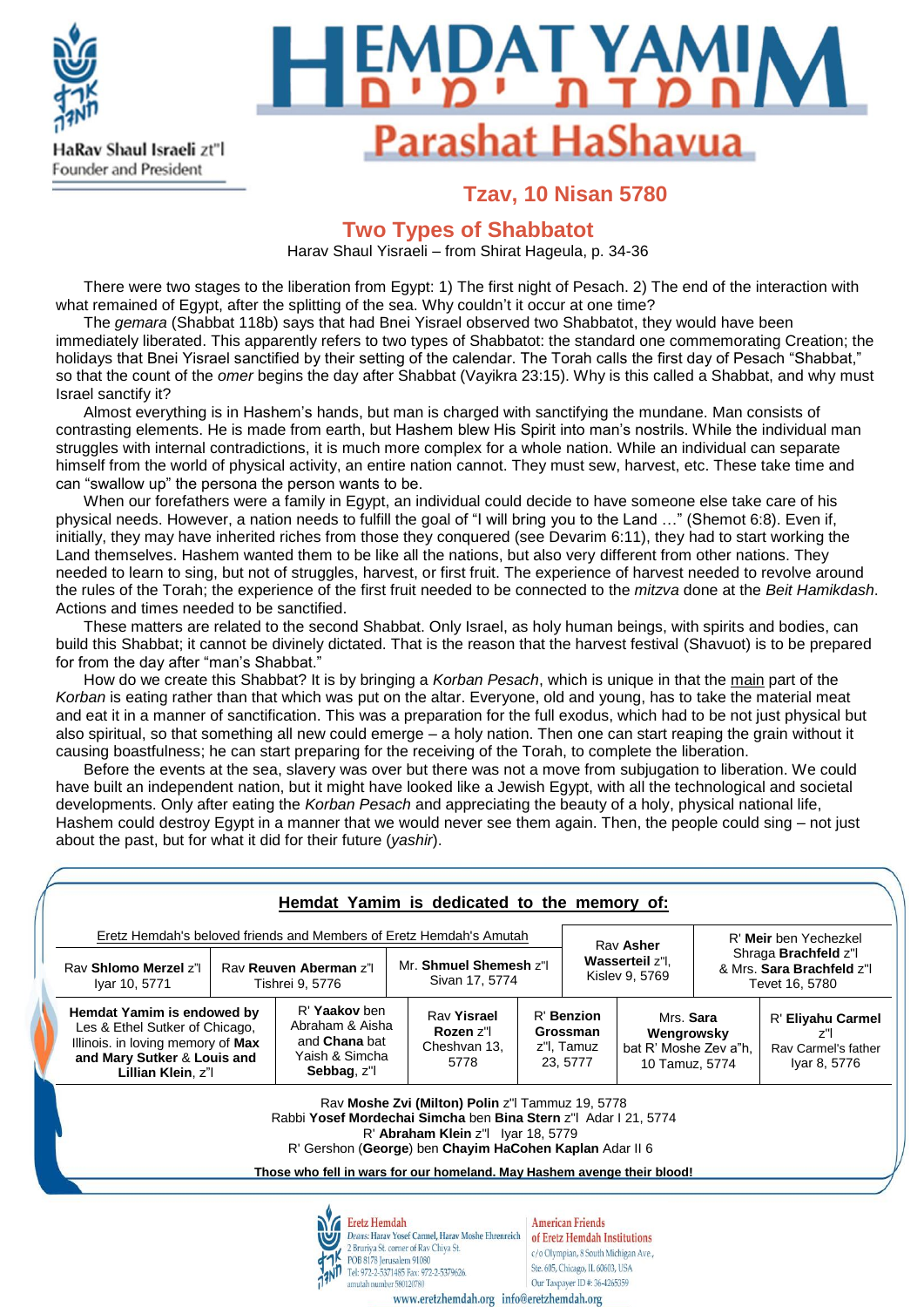



by Rav Daniel Mann

# **Key Accessibility for Non-Jew Who Buys** *Chametz*

**Question:** *Mechirat chametz* forms ask me to identify someone with access to our key to the *chametz*'s location if we are away. Is this necessary considering the non-Jew never comes to get the *chametz*?

**Answer:** *Mechirat chametz* has developed over the centuries. In the time of the *Rishonim*, it started to be used as an arguably fictitious sale, i.e., it was clear the sale would be reversed after Pesach (see Terumat Hadeshen I:120; Shulchan Aruch, Orach Chayim 448:3). However, it was expected that the non-Jew would physically remove the *chametz* from the Jew's house (Shulchan Aruch ibid.). The current situation in which *chametz* remains within our homes raises technical problems regarding the laws of *kinyan* and heightens the *ha'arama* (deception) issue.

The concern that *ha'arama* disqualifies the sale is one of the major reasons behind a requirement raised by several *Acharonim* (including the Bach, OC 448 and Shulchan Aruch Harav, OC 448:13) to give the buyer the key to the room that holds the *chametz*. The Taz (OC 448:4) rules that if the non-Jewish buyer lacks independent access to the room and certainly if the seller has kept the key to a locked room with the *chametz* within, the sale is invalid. This is likely because of concern about *ha'arama* (see Noda B'yehuda I, OC 18), but there are other explanations for some *poskim*'s requirement of giving the key to the buyer: It might be a requirement of the *kinyan* process or it may remove financial responsibility for the *chametz* from the seller to avoid *bal yeiraeh* (prohibition on possession of the *chametz* he is essentially guarding in his home – see Shevet Halevi VII:55).

The consensus among contemporary *poskim* is to not require giving the key. The Noda B'yehuda (ibid.) posited that the Taz's concern that *ha'arama* could disqualify the sale was overblown because proper actions and words of sale are not undone by unspoken questionable intentions.

Furthermore, many say that giving over of a key is less important than it once was. The Biur Halacha (to OC 448:3) says that when a significant amount of *chametz* is sold and the non-Jew has not yet paid for it, the seller can monitor what is being taken and therefore need not provide free access. Several *poskim* (including B'tzel Hachochma VI:34) quote the Maharash Engel as saying that when the sale is done through an agent (e.g., the rabbi), not giving the key is not problematic. The Aruch Hashulchan (OC 448:23) and Divrei Malkiel (IV:22) argue that now that one non-Jew buys a whole community's *chametz*, it is no longer feasible to give him everyone's key. Therefore, not doing so is not a sign of *ha'arama*.

However, most of the *poskim* who do not require giving a key, do require close to instant access to the *chametz*. Some of them mention allowing the non-Jew to enter the house without permission. Some mention letting the buyer know where he can get to the keys promptly.

There is no requirement regarding a standard, financially based sale in which the object remains for a while at the seller's place, that the buyer must have instant access. If one buys a car from a dealer, must he make the car available 24/7?! As long as the seller does nothing artificial to delay the process there is no legal problem. So too, presumably if there were a legitimate reason that the seller could not leave access to the *chametz*, the sale would still be halachically effective. Apparently, the sensitivity which caused the requirement of quick access that we find in most contemporary sales forms stems from the general concern that the whole sale is suspect to claims of *ha'arama*. Let us review – one person buys a huge amount of random *chametz*, which remains in the buyers' homes, and the sale will be reversed right after Pesach. So it is logical that if classical *poskim* required giving the key, that nowadays we should at least give him the ability to get to the key promptly; this easy step gives the sale a more practical feel. Therefore, we should keep the *minhag* to write a contact person even if it is not fundamentally required.

#### **Do not hesitate to ask any question about Jewish life, Jewish tradition or Jewish law. [SEND NOW!](https://eretzhemdah.org/AskTheRabbi.asp?pageid=3&lang=en)**



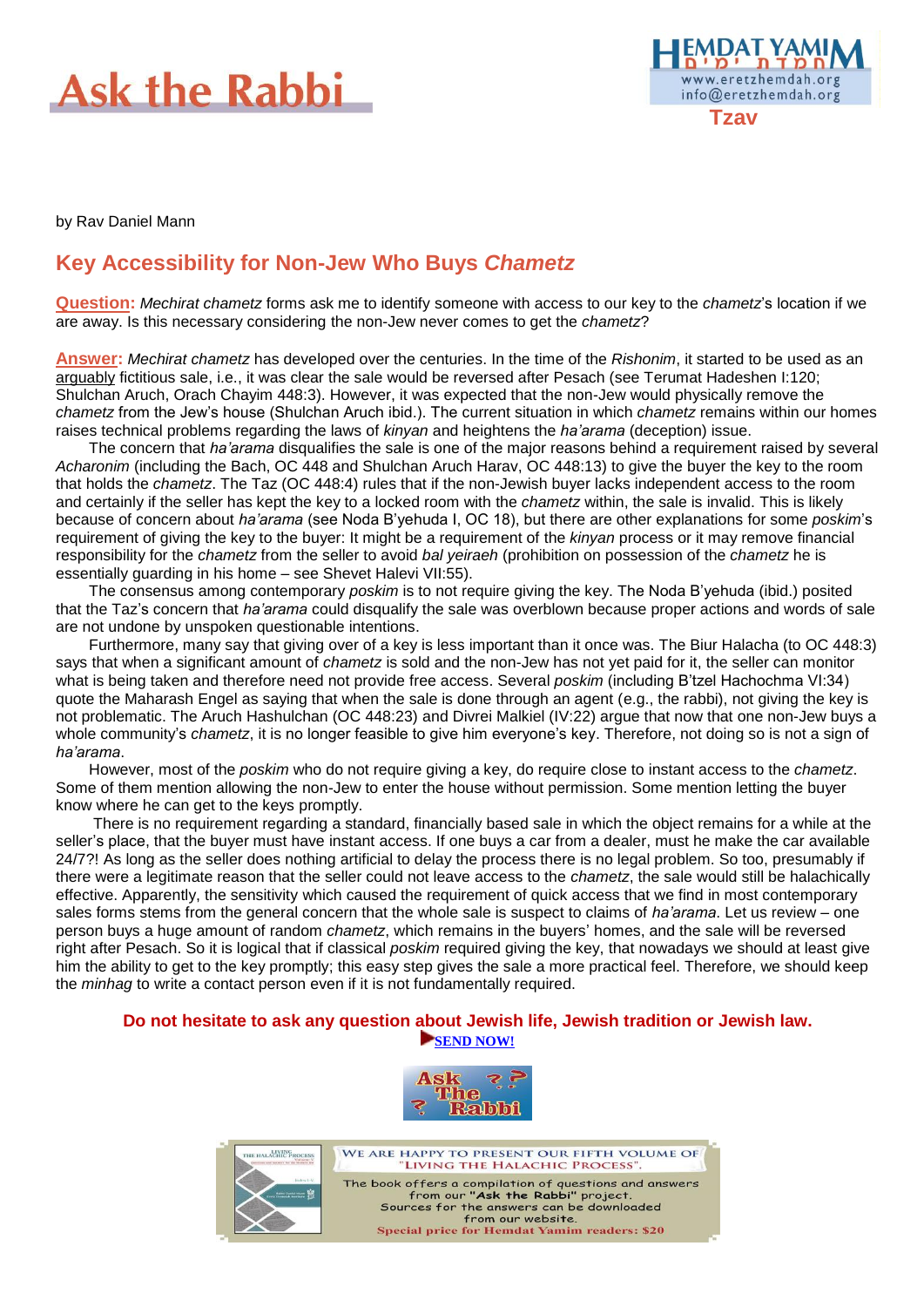



### **Two Styles of Building**

(condensed from Ein Ayah, Shabbat 10:17)

**Gemara:** Braiding the hair and sticking down the hair are violations of the Shabbat work prohibition of building. Is that a manner of building? Yes, as Rabbi Shimon ben Menasia said: "Hashem built [Adam's] rib [to make Chava]" (Bereishit 2:22). This teaches us that Hashem braided Chava's hair and brought her before Adam. This is in line with that which in the cities of the sea they call braiding, *binita* (from the root of building).

**Ein Ayah:** There are two purposes for building. There is the utilitarian purpose, to create something that protects from cold and rain. The second purpose is to broaden man's thought process by taking a functional building and making it one that has grandeur and glory. This is described by the *pasuk* "Like the grandeur of man to live in a house" (Yeshayahu 44:13).

The main unique strength of mankind is that his life is founded upon spirituality. Therefore, even those things that are done in order to provide necessities and bring benefits in the simple physical world can go and rise up to the level of grandeur, which uplifts the human spirit. This results in all sorts of elements of improved life. At the end of the process, when all the "impurities are burnt out of material" (i.e., man is adorned), they will be able to bring all of mankind to a lofty level, which is the goal of the foundation of grandeur that lays in the soul of man.

For this reason, this second level of building was present in the first creation of the "eternal building" (based on the reference to Chava found in *sheva berachot*) which man has (i.e., from whom all future generations will come). It was at this point that this reliable foundation was set (i.e., the functional building is not sufficient, but it is worthwhile for it to be adorned). This raises the emotions from the lower level of the natural power, which the animalistic side requires, to the higher level of grandeur, which softens and elevates matters. This is the foundation behind the world of building in all of its meanings, based on his internal value. It is for this reason that the first building was described as "Hashem built the rib," as it represents the grandeur which was present in the process of building by the Creator, the One who made the form. This founded life that keeps the world continuing with the kindness of the G-d of the universe, Who prepared all future generations by decreeing the world into existence.

This is the background of Hashem braiding Chava's hair and presenting her to Adam. It was in this way that the idea of beauty was imprinted upon the nature of the world. It is the emotional element that is added to the necessary part of that which was built. It is for this reason that braiding and sticking down the hair are on practical halachic grounds considered within the halachic category of the Shabbat prohibition of building.



#### **Tzofnat Yeshayahu-Rabbi Yosef Carmel**

The Prophet Yeshayahu performed in one of the most stormy and dramatic periods of the Israeli nation's life, a period of anticipation for the Messiah that was broken by a terrible earthquake, and also caused a spiritual and political upheaval. The light at the end of the tunnel shone again only in the days of Chizkiyah. "Tzofnat Yeshayahu – from Uziya to Ahaz" introduces us to three kings who stood at this crossroad in our nation's history: Uziya, a<br>king who seeked God but was stricken with leprosy because of his sin; Yotam, the most righ And Ahaz, the king who knew God but did not believe in His providence. In his commentary on the prophecies of Yeshayahu, Rabbi Yosef Carmel, Head of the Eretz Hemdah-Gazit rabbinical court and a disciple of Rabbi Shaul Israeli zt"l, clings to the words of Hazal, our sages, and to the commentaries of the Rishonim, the great Jewish scholars of the middle ages, and offers a fascinating way to study Tanach. This reading attempts to explain the Divine<br>Plan in this difficult period and to clarify fundamental issues in faith. Tzofnat Yeshayahu reve prophecies in the context of the prophet's generation and their relevance to our generation. **Buy Now**